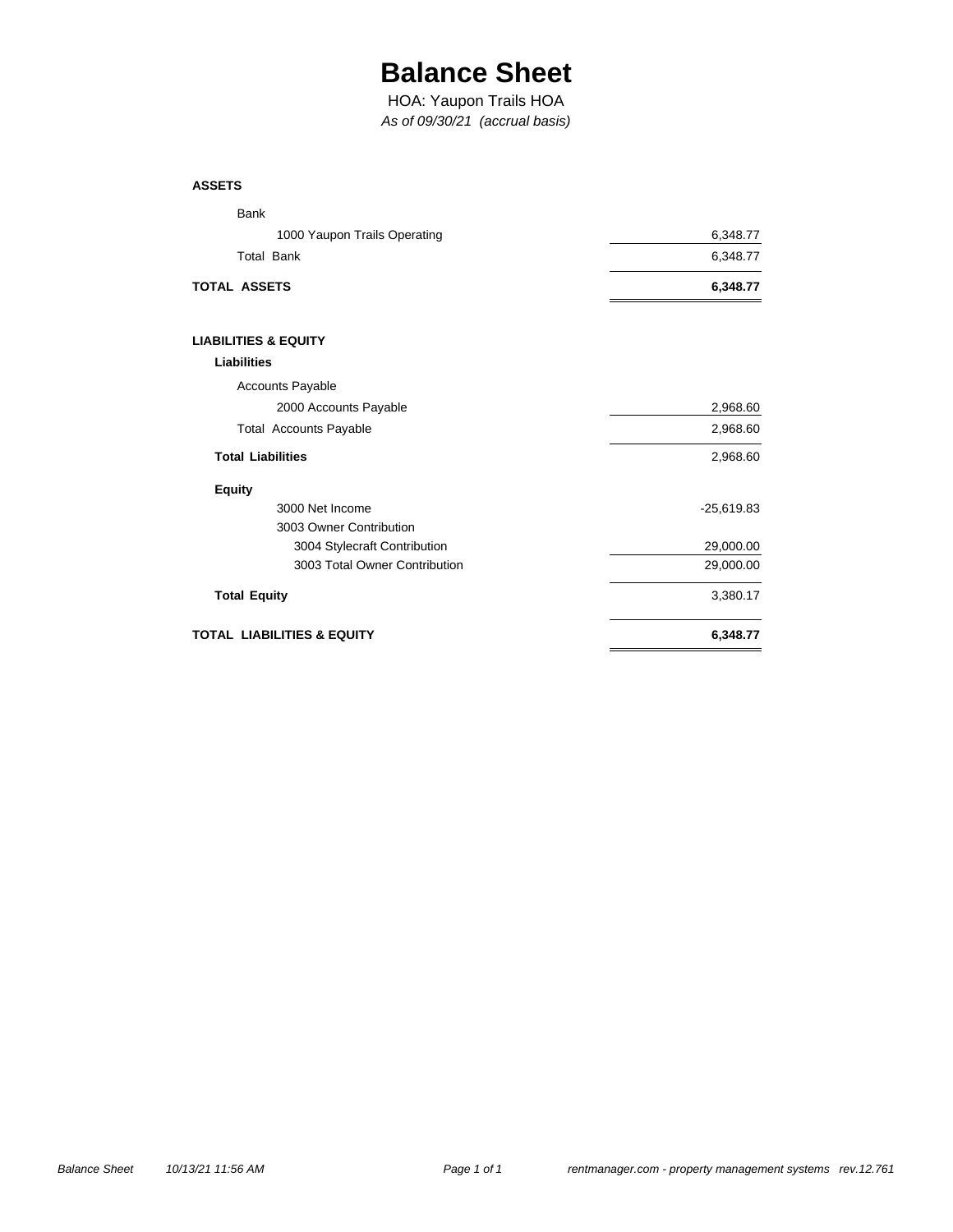# **Balance Sheet Comparison**

HOA: Yaupon Trails HOA

*Comparison Periods: As of 09/30/21 and As of 06/30/21 (accrual basis)*

|                                        | Amount as of<br>9/30/2021 | Amount as of<br>6/30/2021 | \$ Change    | % Change  |  |
|----------------------------------------|---------------------------|---------------------------|--------------|-----------|--|
| <b>ASSETS</b>                          |                           |                           |              |           |  |
| <b>Bank</b>                            |                           |                           |              |           |  |
| 1000 Yaupon Trails Operating           | 6,348.77                  | 7,897.71                  | $-1,548.94$  | $-19.6%$  |  |
| <b>Total Bank</b>                      | 6,348.77                  | 7,897.71                  | $-1,548.94$  | $-19.6%$  |  |
| <b>TOTAL ASSETS</b>                    | 6,348.77                  | 7,897.71                  | $-1,548.94$  | $-19.6%$  |  |
| <b>LIABILITIES &amp; EQUITY</b>        |                           |                           |              |           |  |
| <b>Liabilities</b><br>Accounts Payable |                           |                           |              |           |  |
| 2000 Accounts Payable                  | 2,968.60                  | $-624.00$                 | 3,592.60     | 575.7%    |  |
| <b>Total Accounts Payable</b>          | 2,968.60                  | $-624.00$                 | 3,592.60     | 575.7%    |  |
| <b>Total Liabilities</b>               | 2,968.60                  | $-624.00$                 | 3,592.60     | 575.7%    |  |
| <b>Equity</b>                          |                           |                           |              |           |  |
| 3000 Net Income                        | $-25,619.83$              | $-8,478.29$               | $-17,141.54$ | $-202.2%$ |  |
| 3003 Owner Contribution                |                           |                           |              |           |  |
| 3004 Stylecraft Contribution           | 29,000.00                 | 17,000.00                 | 12,000.00    | 70.6%     |  |
| 3003 Total Owner Contribution          | 29,000.00                 | 17,000.00                 | 12,000.00    | 70.6%     |  |
| <b>Total Equity</b>                    | 3,380.17                  | 8,521.71                  | $-5,141.54$  | $-60.3%$  |  |
| <b>TOTAL LIABILITIES &amp; EQUITY</b>  | 6,348.77                  | 7,897.71                  | $-1,548.94$  | $-19.6%$  |  |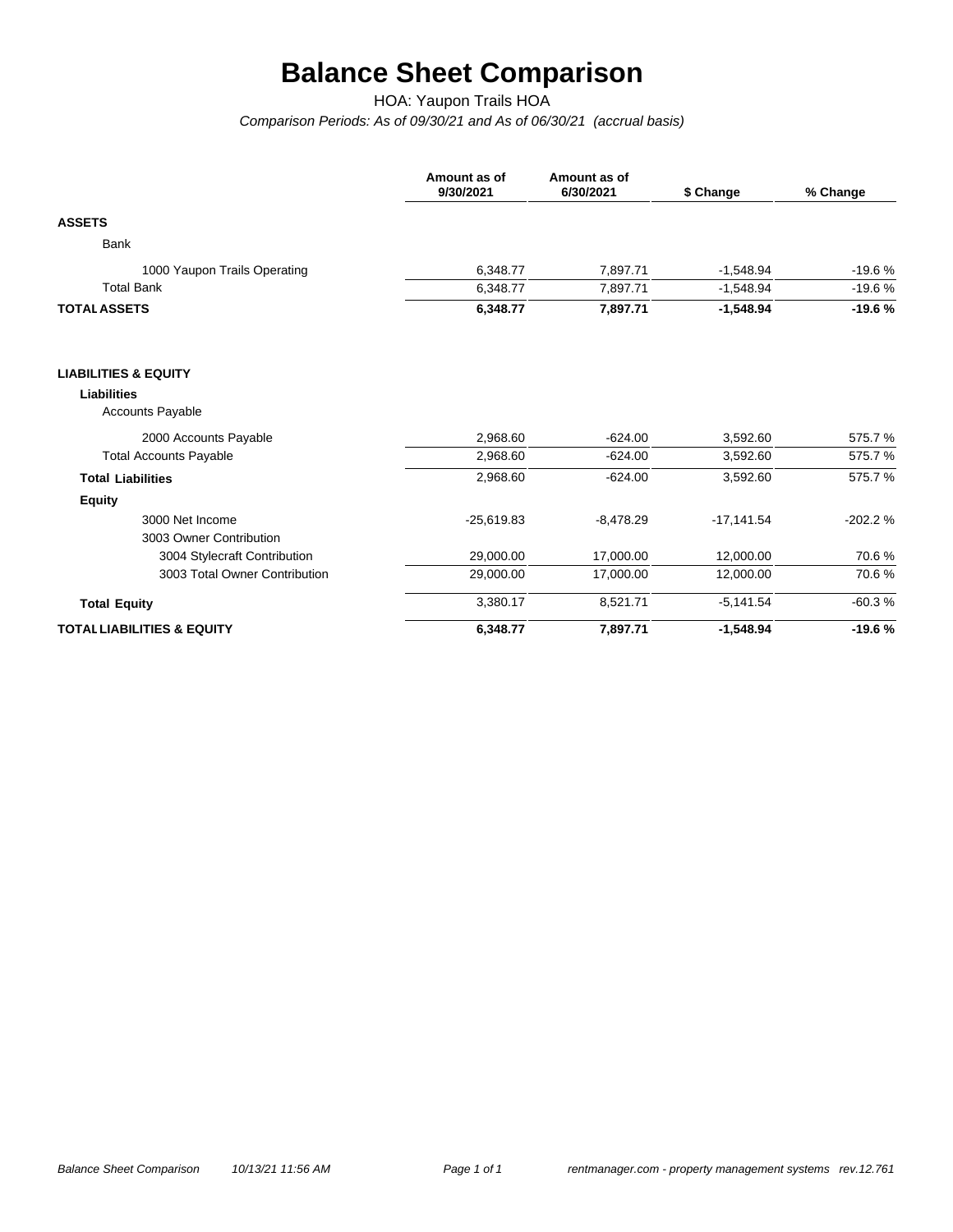## **Profit & Loss**

### HOA: Yaupon Trails HOA

*07/01/21 - 09/30/21 (accrual basis)*

|                                                                        | Amount       |       |
|------------------------------------------------------------------------|--------------|-------|
| <b>EXPENSE</b>                                                         |              |       |
| 5000 HOA Mgmt/Assoc. Service<br>5030 Grounds Maintenance (non-posting) | 1,872.00     |       |
| 5032 Landscape & Turf Maintenance                                      | 10,656.58    |       |
| 5034 Repairs & Maintenance                                             | 405.93       |       |
| 5030 Total Grounds Maintenance (non-posting)                           | 11,062.51    |       |
| 5080 Legal and Other Professional Fees (non-posting)                   |              |       |
| 5081 Accounting Fees                                                   | 300.00       |       |
| 5080 Total Legal and Other Professional Fees (non-posti                | 300.00       |       |
| 5400 Utilities Expense (non-posting)                                   |              |       |
| 5401 Electric                                                          | 147.19       |       |
| 5403 Water & Sewage                                                    | 3,728.34     |       |
| 5400 Total Utilities Expense (non-posting)                             | 3,875.53     |       |
| 5600 Office Expense (non-posting)                                      |              |       |
| 5605 Postage & Mail Out                                                |              | 1.50  |
| 5600 Total Office Expense (non-posting)                                |              | 1.50  |
| 5800 Other Expenses                                                    |              |       |
| 5801 Bank Fees                                                         |              | 30.00 |
| 5800 Total Other Expenses                                              |              | 30.00 |
| <b>TOTAL EXPENSE</b>                                                   | 17,141.54    |       |
| <b>NET INCOME</b>                                                      | $-17,141.54$ |       |
| <b>NET INCOME SUMMARY</b>                                              |              |       |
|                                                                        |              |       |
| Income                                                                 | 0.00         |       |
| Expense                                                                | $-17,141.54$ |       |
| <b>NET INCOME</b>                                                      | $-17,141.54$ |       |

 $\overline{\phantom{0}}$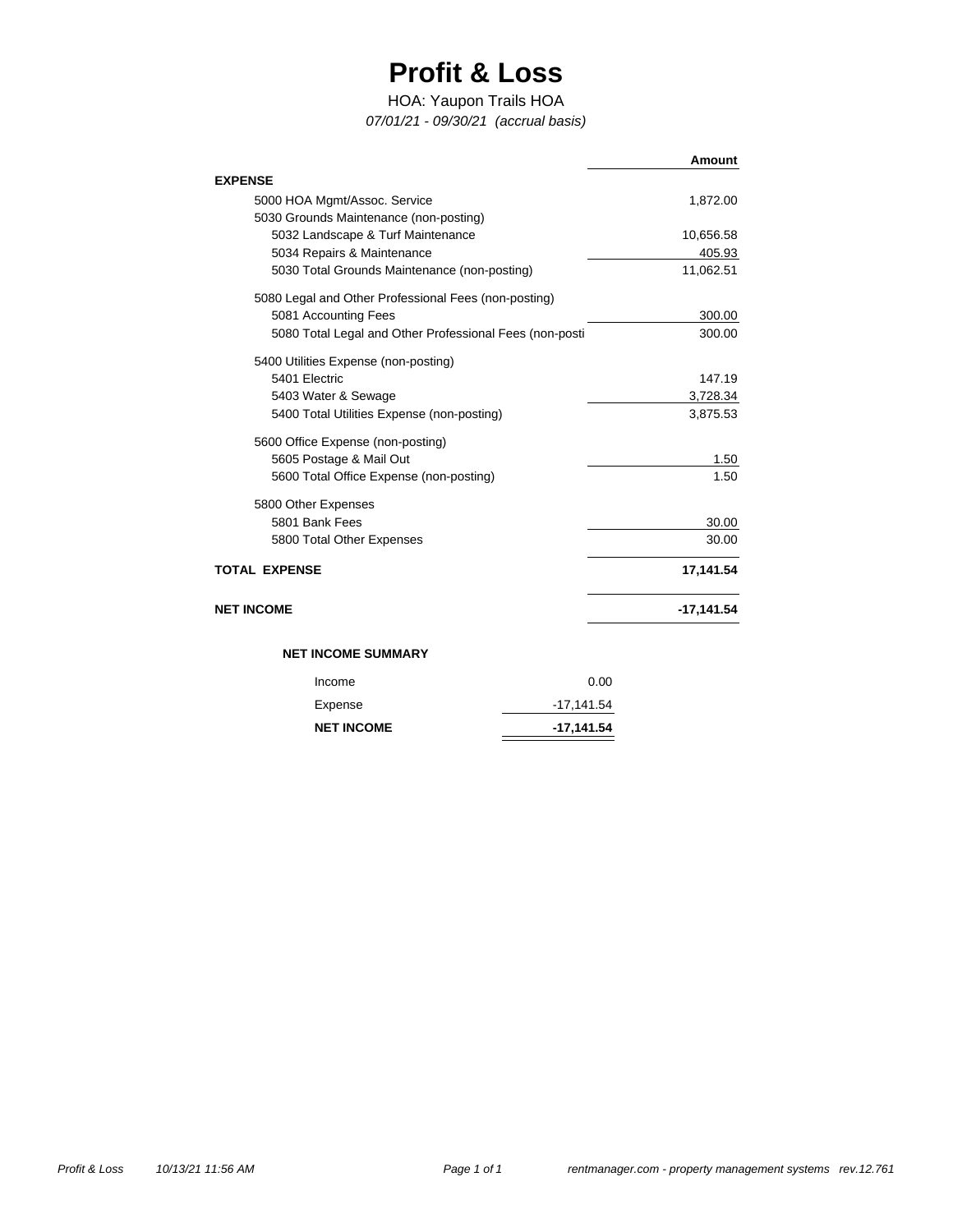# **Profit & Loss Comparison**

HOA: Yaupon Trails HOA

*Comparison Periods: 07/01/21 - 09/30/21 and 04/01/21 - 06/30/21 (accrual basis)*

|                                                     | 07/01/21 - 09/30/21 | 04/01/21 - 06/30/21 | \$ Change    | % Change  |
|-----------------------------------------------------|---------------------|---------------------|--------------|-----------|
| <b>EXPENSE</b>                                      |                     |                     |              |           |
| 5000 HOA Mgmt/Assoc. Service                        | 1,872.00            | 1,872.00            | 0.00         |           |
| 5030 Grounds Maintenance (non-posting)              |                     |                     |              |           |
| 5032 Landscape & Turf Maintenance                   | 10,656.58           | 2,562.66            | 8,093.92     | 315.8%    |
| 5034 Repairs & Maintenance                          | 405.93              | 0.00                | 405.93       |           |
| 5030 Total Grounds Maintenance (non-posting)        | 11,062.51           | 2,562.66            | 8,499.85     | 331.7%    |
| 5080 Legal and Other Professional Fees (non-posting |                     |                     |              |           |
| 5081 Accounting Fees                                | 300.00              | 0.00                | 300.00       |           |
| 5080 Total Legal and Other Professional Fees (no    | 300.00              | 0.00                | 300.00       |           |
| 5400 Utilities Expense (non-posting)                |                     |                     |              |           |
| 5401 Electric                                       | 147.19              | 26.28               | 120.91       | 460.1%    |
| 5403 Water & Sewage                                 | 3,728.34            | 1,892.09            | 1,836.25     | 97.0%     |
| 5400 Total Utilities Expense (non-posting)          | 3,875.53            | 1,918.37            | 1,957.16     | 102.0%    |
| 5600 Office Expense (non-posting)                   |                     |                     |              |           |
| 5605 Postage & Mail Out                             | 1.50                | 0.00                | 1.50         |           |
| 5600 Total Office Expense (non-posting)             | 1.50                | 0.00                | 1.50         |           |
| 5800 Other Expenses                                 |                     |                     |              |           |
| 5801 Bank Fees                                      | 30.00               | 0.00                | 30.00        |           |
| 5800 Total Other Expenses                           | 30.00               | 0.00                | 30.00        |           |
| <b>TOTAL EXPENSE</b>                                | 17,141.54           | 6,353.03            | 10,788.51    | 169.8%    |
| <b>NET INCOME</b>                                   | $-17,141.54$        | $-6,353.03$         | $-10,788.51$ | $-169.8%$ |
| <b>NET INCOME SUMMARY</b>                           |                     |                     |              |           |
| Income                                              | 0.00                | 0.00                | 0.00         |           |
| Expense                                             | $-17,141.54$        | $-6,353.03$         | $-10,788.51$ | $-169.8%$ |
| <b>NET INCOME</b>                                   | $-17,141.54$        | $-6,353.03$         | $-10,788.51$ | $-169.8%$ |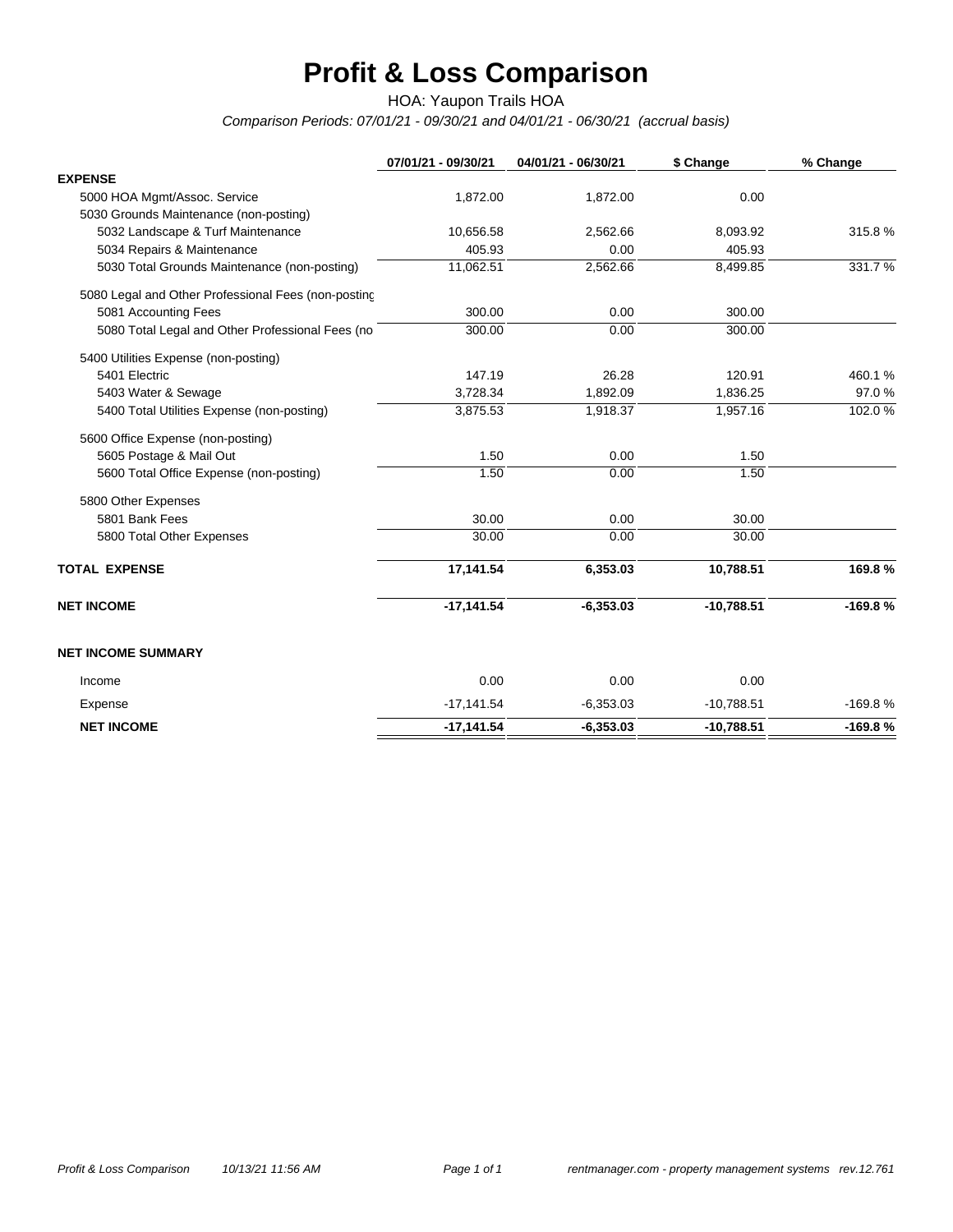### **Profit & Loss 12 Month Recap**

*Monthly recap 01/01/21 - 09/30/21 (accrual basis)* HOA: Yaupon Trails HOA

|                                   | <b>JAN 21</b> | <b>FEB 21</b> | <b>MAR 21</b> | <b>APR 21</b> | <b>MAY 21</b> | <b>JUN 21</b> | <b>JUL 21</b> | <b>AUG 21</b> | <b>SEP 21</b> | <b>TOTAL</b> |
|-----------------------------------|---------------|---------------|---------------|---------------|---------------|---------------|---------------|---------------|---------------|--------------|
| <b>EXPENSE</b>                    |               |               |               |               |               |               |               |               |               |              |
| 5000 HOA Mgmt/Assoc. Service      | 624.00        | 624.00        | 624.00        | 624.00        | 624.00        | 624.00        | 624.00        | 624.00        | 624.00        | 5,616.00     |
| 5030 Grounds Maintenance (non     |               |               |               |               |               |               |               |               |               |              |
| 5032 Landscape & Turf Mainte      | 0.00          | 0.00          | 0.00          | 0.00          | 0.00          | 2,562.66      | 2,562.66      | 2,562.66      | 5,531.26      | 13,219.24    |
| 5034 Repairs & Maintenance        | 0.00          | 0.00          | 0.00          | 0.00          | 0.00          | 0.00          | 0.00          | 405.93        | 0.00          | 405.93       |
| 5030 Total Grounds Maintenar      | 0.00          | 0.00          | 0.00          | 0.00          | 0.00          | 2,562.66      | 2,562.66      | 2,968.59      | 5,531.26      | 13,625.17    |
| 5080 Legal and Other Profession   |               |               |               |               |               |               |               |               |               |              |
| 5081 Accounting Fees              | 0.00          | 0.00          | 0.00          | 0.00          | 0.00          | 0.00          | 0.00          | 300.00        | 0.00          | 300.00       |
| 5080 Total Legal and Other Pro    | 0.00          | 0.00          | 0.00          | 0.00          | 0.00          | 0.00          | 0.00          | 300.00        | 0.00          | 300.00       |
| 5400 Utilities Expense (non-posti |               |               |               |               |               |               |               |               |               |              |
| 5401 Electric                     | 0.00          | 0.00          | 0.00          | 0.00          | 9.50          | 16.78         | 16.78         | 83.42         | 46.99         | 173.47       |
| 5403 Water & Sewage               | 0.00          | 0.00          | 253.26        | 253.26        | 903.42        | 735.41        | 634.91        | 780.63        | 2,312.80      | 5,873.69     |
| 5400 Total Utilities Expense (n   | 0.00          | 0.00          | 253.26        | 253.26        | 912.92        | 752.19        | 651.69        | 864.05        | 2,359.79      | 6,047.16     |
| 5600 Office Expense (non-posting  |               |               |               |               |               |               |               |               |               |              |
| 5605 Postage & Mail Out           | 0.00          | 0.00          | 0.00          | 0.00          | 0.00          | 0.00          | 0.00          | 0.50          | 1.00          | 1.50         |
| 5600 Total Office Expense (no     | 0.00          | 0.00          | 0.00          | 0.00          | 0.00          | 0.00          | 0.00          | 0.50          | 1.00          | 1.50         |
| 5800 Other Expenses               |               |               |               |               |               |               |               |               |               |              |
| 5801 Bank Fees                    | 0.00          | 0.00          | 0.00          | 0.00          | 0.00          | 0.00          | 0.00          | 30.00         | 0.00          | 30.00        |
| 5800 Total Other Expenses         | 0.00          | 0.00          | 0.00          | 0.00          | 0.00          | 0.00          | 0.00          | 30.00         | 0.00          | 30.00        |
| <b>TOTAL EXPENSE</b>              | 624.00        | 624.00        | 877.26        | 877.26        | 1,536.92      | 3,938.85      | 3,838.35      | 4,787.14      | 8,516.05      | 25,619.83    |
| <b>NET INCOME</b>                 | $-624.00$     | $-624.00$     | $-877.26$     | $-877.26$     | $-1,536.92$   | $-3,938.85$   | $-3,838.35$   | $-4,787.14$   | $-8,516.05$   | $-25,619.83$ |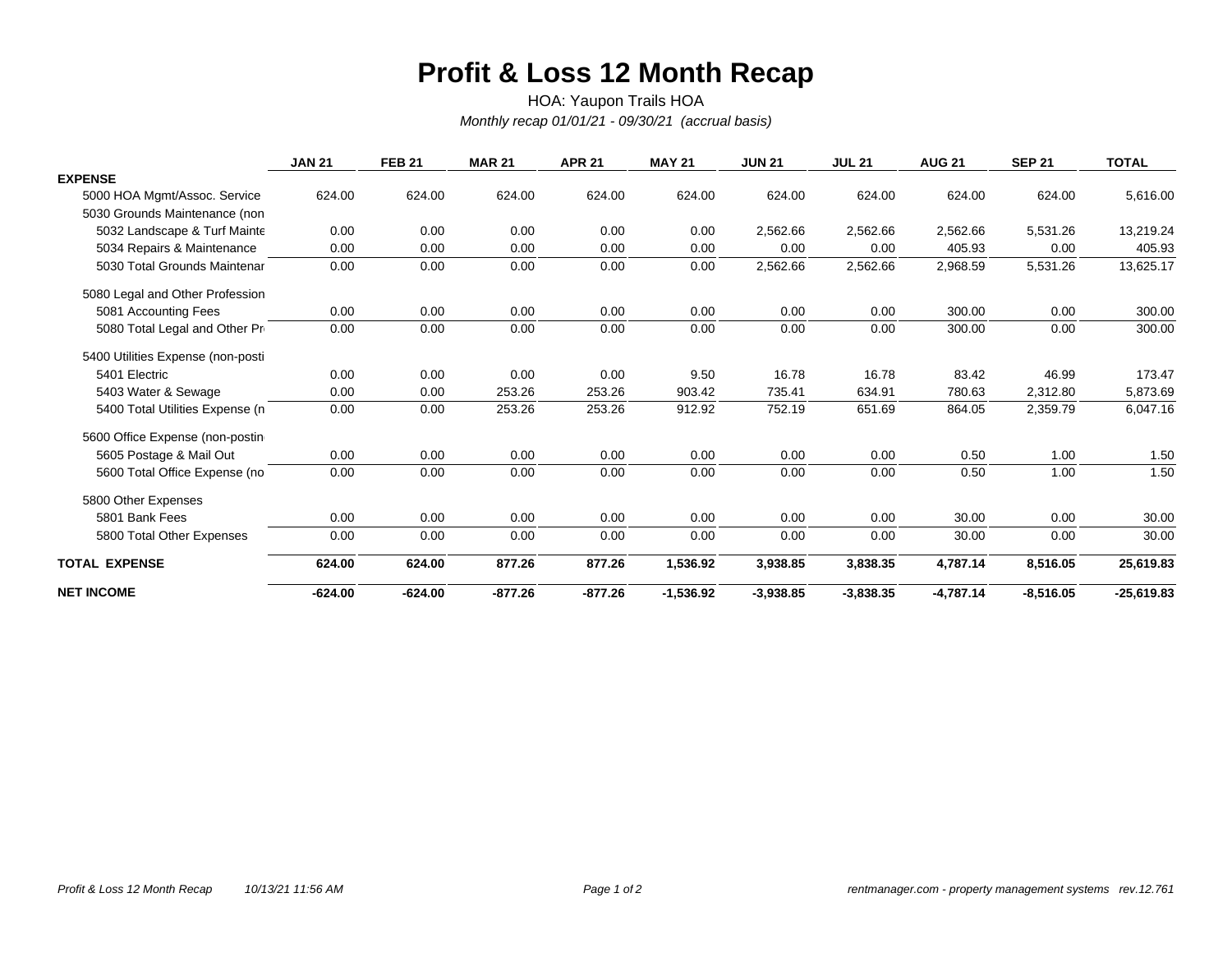|                           | <b>JAN 21</b> | <b>FEB 21</b> | <b>MAR 21</b> | <b>APR 21</b> | <b>MAY 21</b> | <b>JUN 21</b> | <b>JUL 21</b> | <b>AUG 21</b> | <b>SEP 21</b> | <b>TOTAL</b> |
|---------------------------|---------------|---------------|---------------|---------------|---------------|---------------|---------------|---------------|---------------|--------------|
| <b>NET INCOME SUMMARY</b> |               |               |               |               |               |               |               |               |               |              |
| Income                    | 0.00          | 0.00          | 0.00          | 0.00          | 0.00          | 0.00          | 0.00          | 0.00          | 0.00          | 0.00         |
| Expense                   | $-624.00$     | $-624.00$     | $-877.26$     | $-877.26$     | $-1,536.92$   | $-3,938.85$   | $-3,838.35$   | -4.787.14     | $-8.516.05$   | $-25,619.83$ |
| <b>NET INCOME</b>         | $-624.00$     | $-624.00$     | $-877.26$     | $-877.26$     | $-1.536.92$   | $-3.938.85$   | $-3.838.35$   | $-4.787.14$   | $-8.516.05$   | $-25,619.83$ |

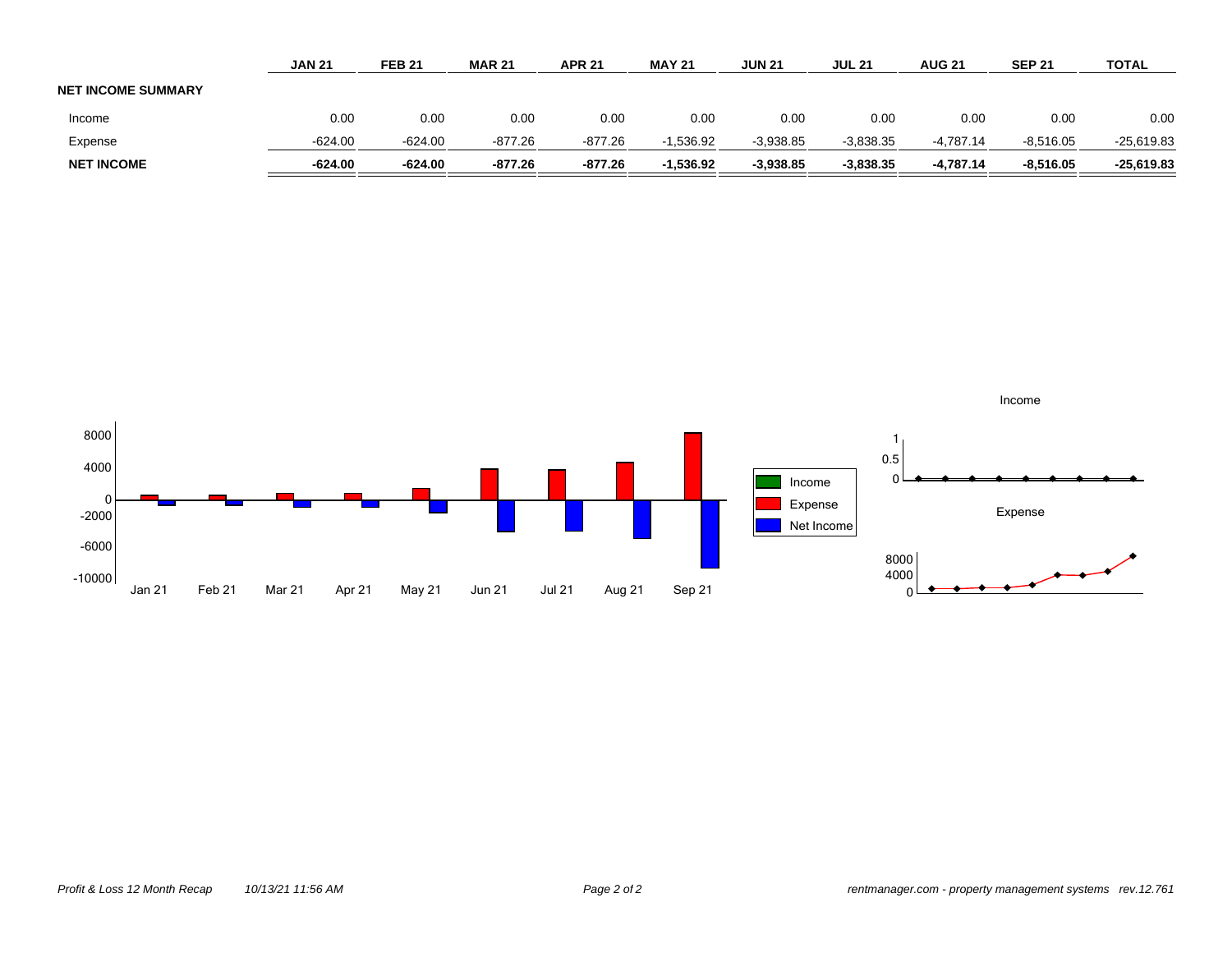## **Trial Balance**

*As of 09/30/21 (accrual basis)* HOA: Yaupon Trails HOA

| <b>Account</b>                    | <b>Debit</b> | <b>Credit</b> |
|-----------------------------------|--------------|---------------|
| 1000 Yaupon Trails Operating      | 6,348.77     |               |
| 2000 Accounts Payable             |              | 2,968.60      |
| 3004 Stylecraft Contribution      |              | 29,000.00     |
| 5000 HOA Mgmt/Assoc. Service      | 5,616.00     |               |
| 5032 Landscape & Turf Maintenance | 13,219.24    |               |
| 5034 Repairs & Maintenance        | 405.93       |               |
| 5081 Accounting Fees              | 300.00       |               |
| 5401 Electric                     | 173.47       |               |
| 5403 Water & Sewage               | 5,873.69     |               |
| 5605 Postage & Mail Out           | 1.50         |               |
| 5801 Bank Fees                    | 30.00        |               |
|                                   | 31,968.60    | 31,968.60     |